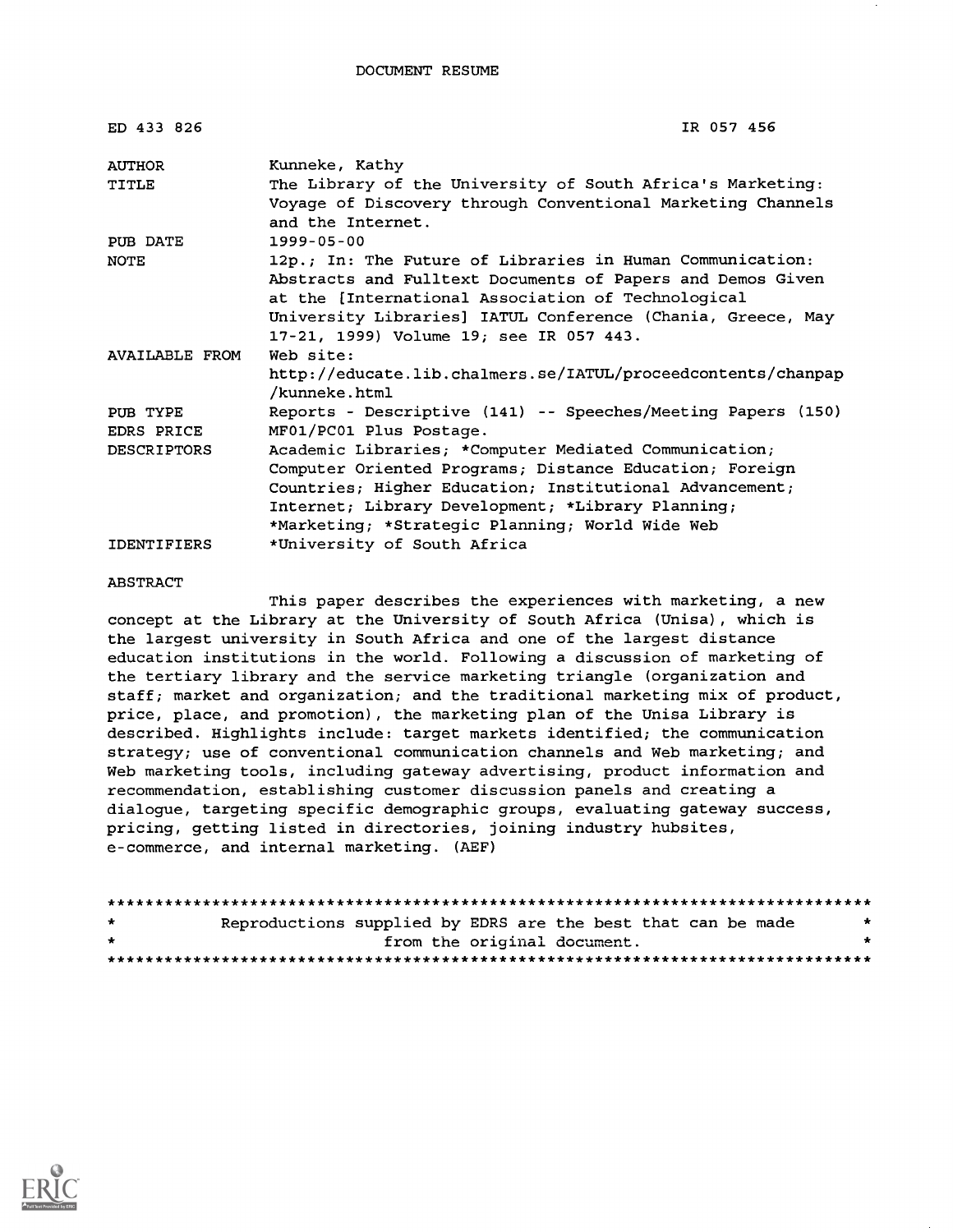PERMISSION TO REPRODUCE AND DISSEMINATE THIS MATERIAL HASBEEN GRANTED BY

N. Fjallbrant

TO THE EDUCATIONAL RESOURCES INFORMATION CENTER (ERIC)



http://educate.lib.chalmer U.S. DEPARTMENT OF EDUCATION Office of Educational Research and Improvement EDUCATIONAL RESOURCES INFORMATION<br>CENTER (ERIC)

nneke.html

CENTER (ERIC) This document has been reproduced as received from the person or organization originating it.

Minor changes have been made to improve reproduction quality.

Points of view or opinions stated in this document do not necessarily represent official OERI position or policy.

## THE LIBRARY OF THE UNIVERSITY OF SOUTH AFRICA'S MARKETING VOYAGE OF DISCOVERY THROUGH CONVENTIONAL MARKETING CHANNELS AND THE INTERNET

Kathy Kunneke Library, University of South Africa (Unisa), Pretoria, South Africa

E-mail: kunnekj@alpha.unisa.ac.za

#### Introduction

Without the powerful infiltration of the Internet in the information supply domain of libraries, we as librarians might still be in a comfort zone, monopolizing this field. The Internet and its vast distribution capabilities was a wake-up call.

The Web could revolutionise customer relations. The various ways in which companies communicate with prospective and existing customers will be transformed. It moves the focus of customer relations away from the cost of communication toward the quality of the message. E-mail effectively removes the cost factor from the decision-making process, by offering an alternative to the relatively high expense of postal and telephone communication.

With cost issues minimised, new questions arise, What interesting messages can product marketers create? Can they hold the attention of the consumer? Online communications need to be engaging and desirable to the consumer, whether sending a monthly newsletter, an updated product offering or a personalised message.

With the world wide trend of: financial constraints; downsizing; loss of customers; globalization of information; changing educational needs; the evolving discriminatingly aware customer; changing student demands and the need for a hybrid library, the library and information science fraternity came to the realisation that some new approach had to be investigated.

The University of South Africa, also known as Unisa, is the largest University in South Africa and one of the largest distance education institutions in the world. It is located in Pretoria and is a landmark of the capital city. To facilitate its services to approximately 130 000 registered students all over the world, the Unisa Library stocks more than 1,6 million books and other items at the main campus, provincial centres and learning centres in most major centres of South Africa. Unisa offers internationally recognised certificate, diploma and degree courses up to doctoral level in six faculties: Arts, Economics and Management Sciences, Law, Science, Education and Theology and Religious Studies.

The Unisa library using top-flight consultants started a re-engineering exercise in mid-1998, since it was realized that new avenues would have to be investigated to ensure survival in the 21st century. Key products were identified by means of Strategic Enterprise Modelling, which included conventional library services as well as new products. These products were tested for acceptancy, viability and feasibility. Critical success factors for implementation of these products were also identified which included many elements of which marketing was the driving aspect.

In the enterprise modelling exercise, a comparative evaluation of envisaged services was done which

ED 433 826

### BEST COPY AVAILABLE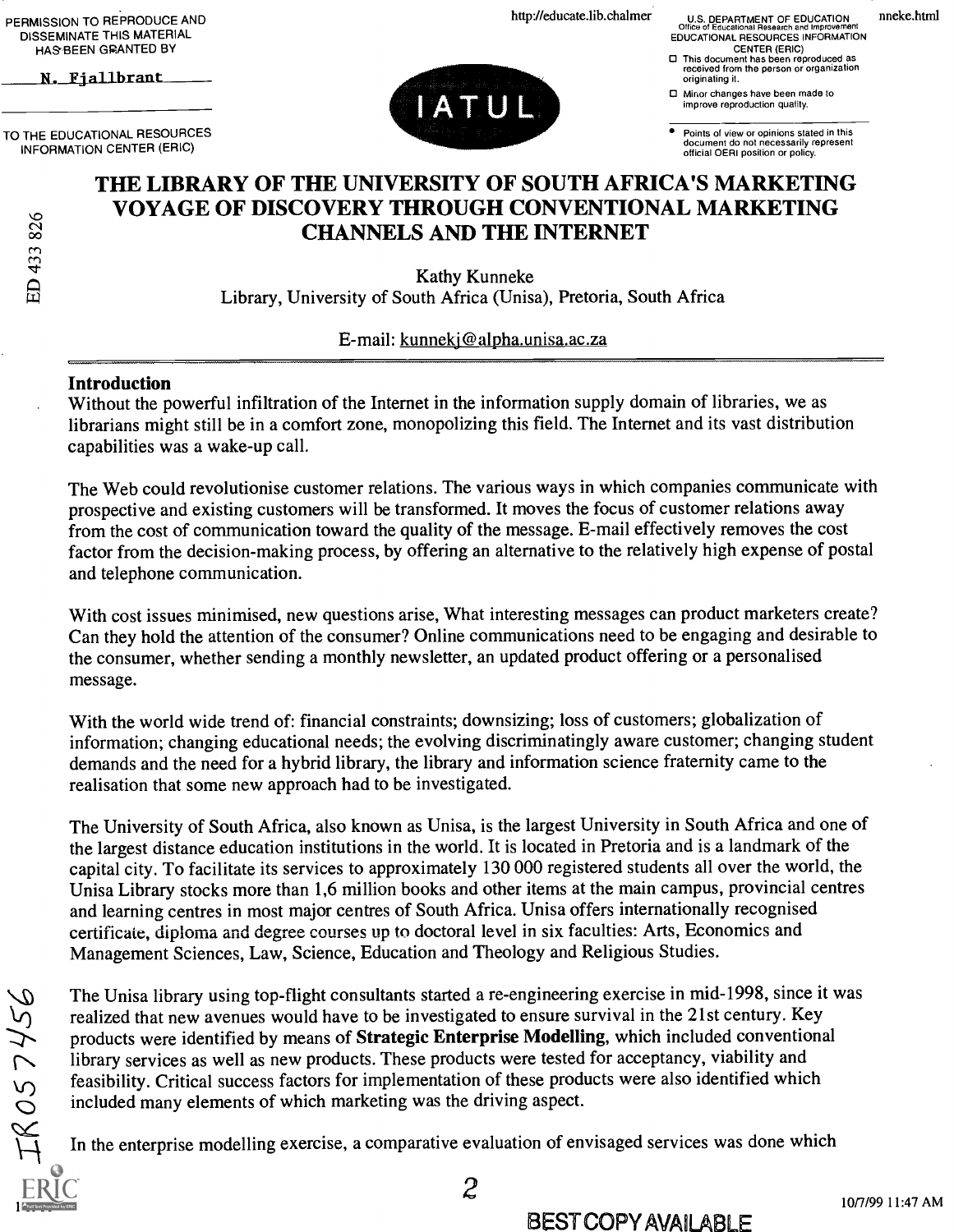revealed that web-based services outranked other implementation feasibility scores by 18.80 %. This indicates the future trend of service development that the Unisa Library will, as needs be, strategically follow. Projects are therefore currently being launched by the Unisa Library to develop and implement these products.

The Strategic Enterprise Modelling exercise also clearly indicated that the Library will have to adopt a commercial attitude. Marketing will open up the developing customer centred character of the organisation. It will link this service organisation with the customer and connect with his/her prospective lifestyles and dreams. This is a new skill which the librarian of the 21st Century will have to acquire and use as a tool to gain the competitive advantage in this era of globalization of information. Although information has become globalized, human nature thrives on personal attention and demassification.

Marketing should bring about a paradigm shift in any organisation that has not been strategically customer focused and market driven This is an innovation at the Unisa Library that has the potential for substantive impact on customer satisfaction and connectivity as well as commercialisation of services. I would like to share with you the experiences which we encountered on our marketing voyage of discovery. I refer to this as a voyage of discovery, since any voyage of discovery means entering the unknown, riding rough seas, weathering storms, exploring and conquering obstacles. This is a new field and challenge to us.

#### Marketing of the tertiary library

The discipline of marketing is confronting a dual challenge as Murray  $(1)$  comments: (i) it must deepen its own competence in functional terms. Technology, different customer requirements and new media all dictate the need for new evolving expertise; (ii) marketing activities should integrate better with other departments and functions in an enterprise. This is important particularly concerning strategy, new product and service development and in the achievement of long-term customer satisfaction through dedicated order generation, fulfillment and service activities. Everyone in the organisation should be market orientated.

A new approach has developed and the realization has arisen in marketing, namely, that the central marketing task was not selling the product but rather understanding the market demand to make informed choices as to what should be produced. Customers' needs are therefore the guiding strategy in coordinating organisational activities to serve these needs profitably. Murray (2) feels that the market force has become a key concept in the 1990's, that it "involves the continuing and persistent alignment of a firms resources and unique competencies to changing needs and opportunities in the marketplace in order to create profitable and often durable relationships."

We have entered the technological and information era, with the Internet as champion and remote access as the flavour of the day. Tertiary libraries seriously have to consider a strong migration from the traditional walk-in facility, namely a building with branches at satellite campuses and postal delivery of items, to electronic format and remote access and transfer. Migration must be emphasized, but not until tertiary libraries are convinced that: an electronic tuition model is totally acceptable to all students of tertiary education institutions; all customers have access to a computer; all customers are computer literate, and that walk-in customers are so dramatically diminished that they are not a viable market  $(3)$ .

This migration will also, as required be gradual, until more academic information becomes available on the Internet and the tuition model migrates to electronic format. The competition is not that great at present but tertiary libraries must be aware of the impetus and the avalanche which may be approaching in the form of electronic delivery (4).

Tertiary libraries will have to become market focussed, develop their core competencies, get to know their competitors strengths and weaknesses and then only enter the competitive arena. In my opinion service

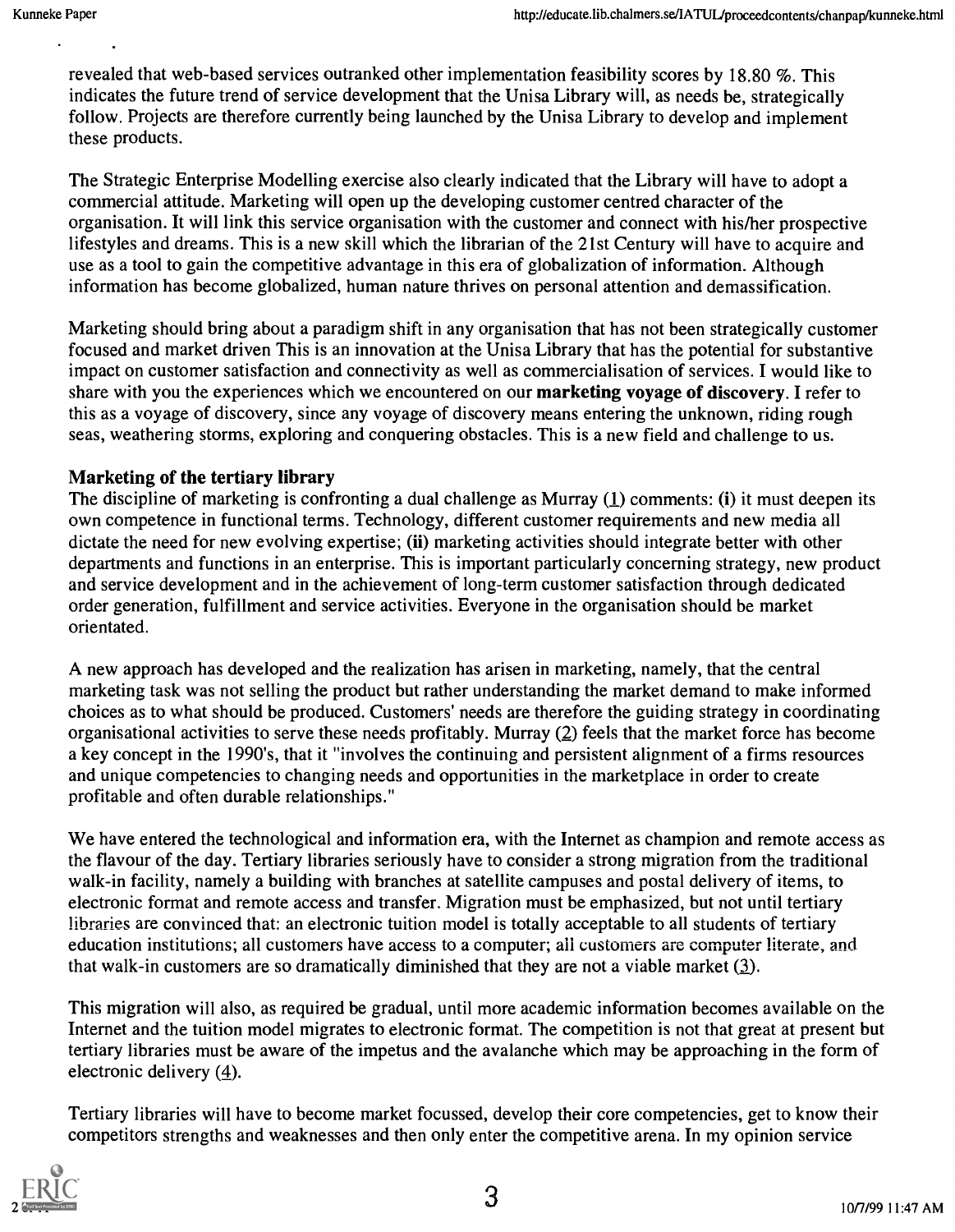organisations are organisations that provide appropriate services, whether on an individual or on a collective basis, to customers, be they individuals, companies, a community or country, to satisfy these customers specific wants and needs. The service can be face-to- face or faceless via technology as the quality is experienced at the time of consumption. The customer should also be prepared to reciprocate with a counter exchange, be it in the form of a service, payment, acknowledgement or sign of loyalty. The success of the service provided will ultimately depend on its relevancy, the interaction between the service provider and the receiver, and the customer's perception of the efficacy of the service (5).

To quote Irons  $(6)$  "the need to bring the customer into the mainstream of consciousness in an enterprise and to have an understanding of the customer's real needs - surely is the very essence of marketing". The world around us has become more focussed on service issues and on realizing the value, from the usage of the purchase, rather than from the organisation and its market, with the core product as a focus. However between people their interaction becomes the focus.

The trend to service, from the customers point of view, is a movement away from possession of products as a dominant motivation, to utility. The shift in an organisation or business, is towards experience and utility when supplying or selling a product and away from mere core products. Furthermore, trying to lock up knowledge stifles the life-giving flow of information that allows a system to self-organize and renew itself. Today, the new knowledge equation is knowledge = power - so share it and it will multiply.

The development of technology throughout history has been the greatest catalyst in paradigmatic changes in the global economy. Technology has influenced the way business is conducted, communication systems develop, competition, marketing and knowledge flow changes and therefore how organisations grow and survive.

#### The service marketing triangle

The library as a service organisation can greatly benefit from Irons' (7) idea that a service marketing triangle exists. He bases this on the KIA Management Consultants service marketing triangle to represent the marketing of services. The organisation and the staff are represented on the left axis and the market and the organisation on the right axis, the traditional marketing mix, of product, price, place and promotion, only operates on the right axis, between the organisation and the market. Using the service marketing triangle it becomes evident that marketing of a service is a much broader task. It is about choosing customers and creating products, according to the customer's needs. It is also about the interaction that takes place when these are brought together.

Zeithaml & Bitner (8) refer to three aspects of marketing on these three axes that would be encompassed in the service mix (which is an adaptation of the traditional marketing mix to accommodate an essential fifth part of the mix, the interaction). Together with "external marketing" efforts on the right axis from the organization to the customer, there should also be "interactive marketing" from the staff of the organisation to the customer on the horizontal axis, as well as with "internal marketing" on the left access from organisation to staff.

External marketing sets the promise of the service. This is anything that the organisation engages in to communicate to the customer before service delivery, what their expectations can be concerning the service promise. Internal marketing's critical role is enabling the staff to keep the promise that has been made to customers. The activities concerning internal marketing, are those that the organisation must carry out to train, motivate and reward its employees. Interactive marketing actually delivers the promise and is based on the assumption that staff satisfaction and customers satisfaction are inextricably linked.

The nature of service marketing is intrinsic in defining the interaction, as the production/consumption process evolves when the customer selects the service face-to-face with the organisation's staff. The staff

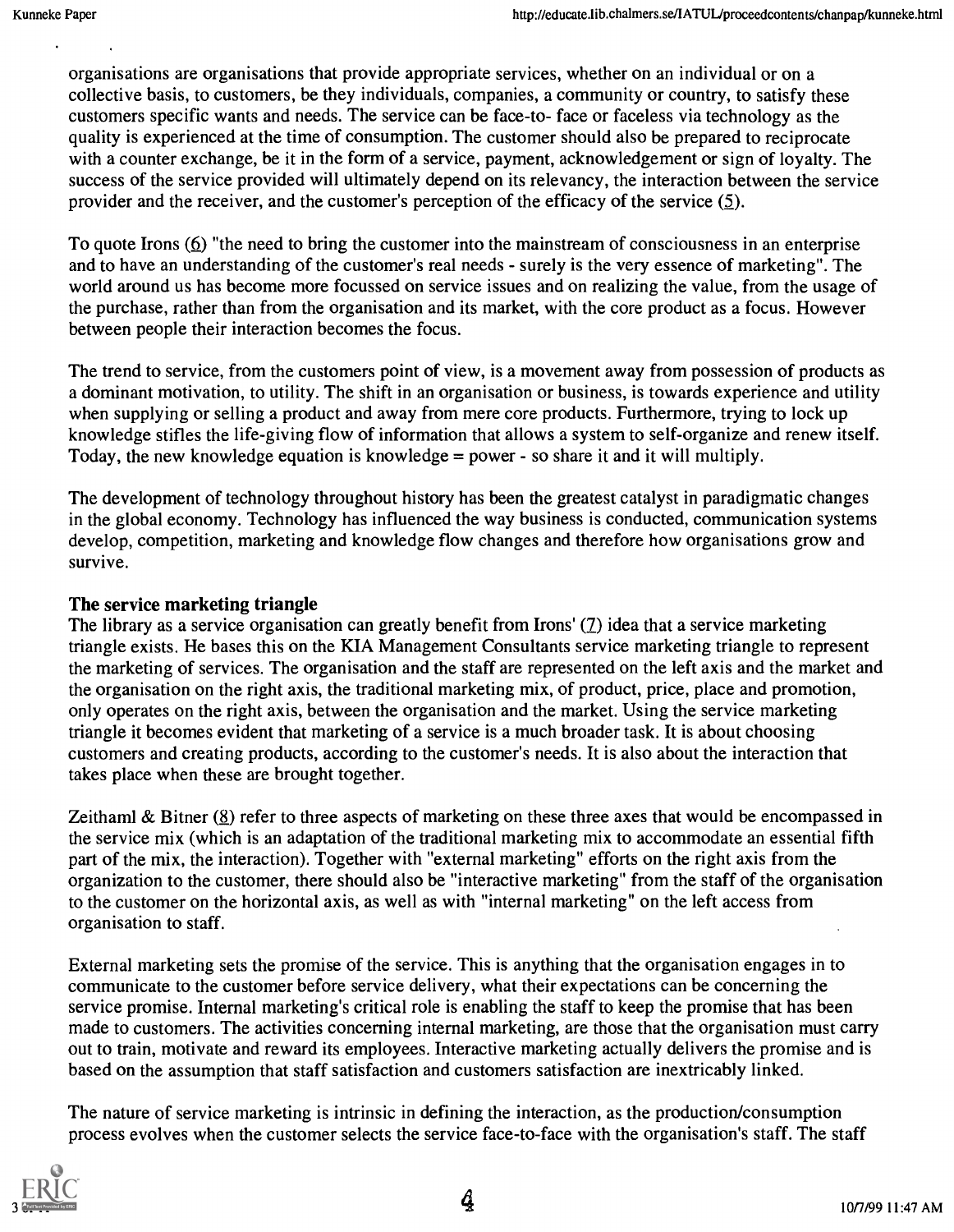factor predominates in the interaction and results in the satisfaction or dissatisfaction of the customer with the service or the solution to his/her problem. These perceptions usually offer the organisation the opportunity to create a competitive advantage. It is the interaction, according to Irons (9), which is viewed as the principal product, by the customer because it is this which is the main deciding factor in relating solutions to problems; it is here that value is created for the customer. It is in this interaction that a "bridge", as an analogy, is constructed between the organisation and the customer. This bridge must be crossed mainly at the point of interaction not by the customer to the organisation, but by the organisation to the customer. This becomes the organisation's opportunity.

One would like to add an encompassing circle to this triangle, representing the mission and vision of the organisation, which encapsulates and drives all the activities taking place within the organisation.

#### The marketing plan established for the Unisa Library

A marketing plan has been set-up as a directive of the marketing project implementation. A specific time frame has to be adhered to for implementation. This plan will be directed by the overall mission and vision of the library. Matters which have been scrutinized and documented are the setting of objectives, internal and external environmental analysis. A competitor analysis has still to be investigated in depth. Questionnaires have been compiled and the results of these will give more directive to the product and pricing strategy. Thereafter the communication strategy will be developed and implemented.

#### Target markets which have been identified

Current target market segments were identified during the Strategic Enterprise Modelling exercise. Questionnaires were compiled and are presently being sent out to three broad market segments.

• Registered students and ex-students

Included in this category are: Unisa learners (students up to and including honnors level; Unisa Masters and Doctoral students, students from other tertiary institutions; prospective Masters and Doctoral students; certificate course students; unserviced Unisa certificate students and bridging course students.

• Unisa staff

Included here are Unisa academic staff; Unisa professional staff; Unisa administrative staff; indirectly paying members of staff which include Unisa supervisors, tutors, temporary staff, contract workers, outside markers and retired Unisa staff and Unisa alumni.

Commercial clients

Academics from other tertiary institutions; other libraries; directly paying members; GAELIC Consortium members; donors and benefactors; foreign ambassadors & their spouses; the Internet community; the business sector; government; private sector tertiary institutions; schools; students from other tertiary institutions and ex Masters and Doctoral students.

#### Marketing of the emerging Unisa hybrid library

The need to continue with a hybrid library is essential in an emerging market scenario typical of the South African society. Our traditional customers and most especially the category Unisa learners must not be neglected in the new marketing paradigm. Marketing should enable the library to serve the needs of this emerging market optimally, since the needs of this very important target group can be monitored better once a dialogue has been created with them.

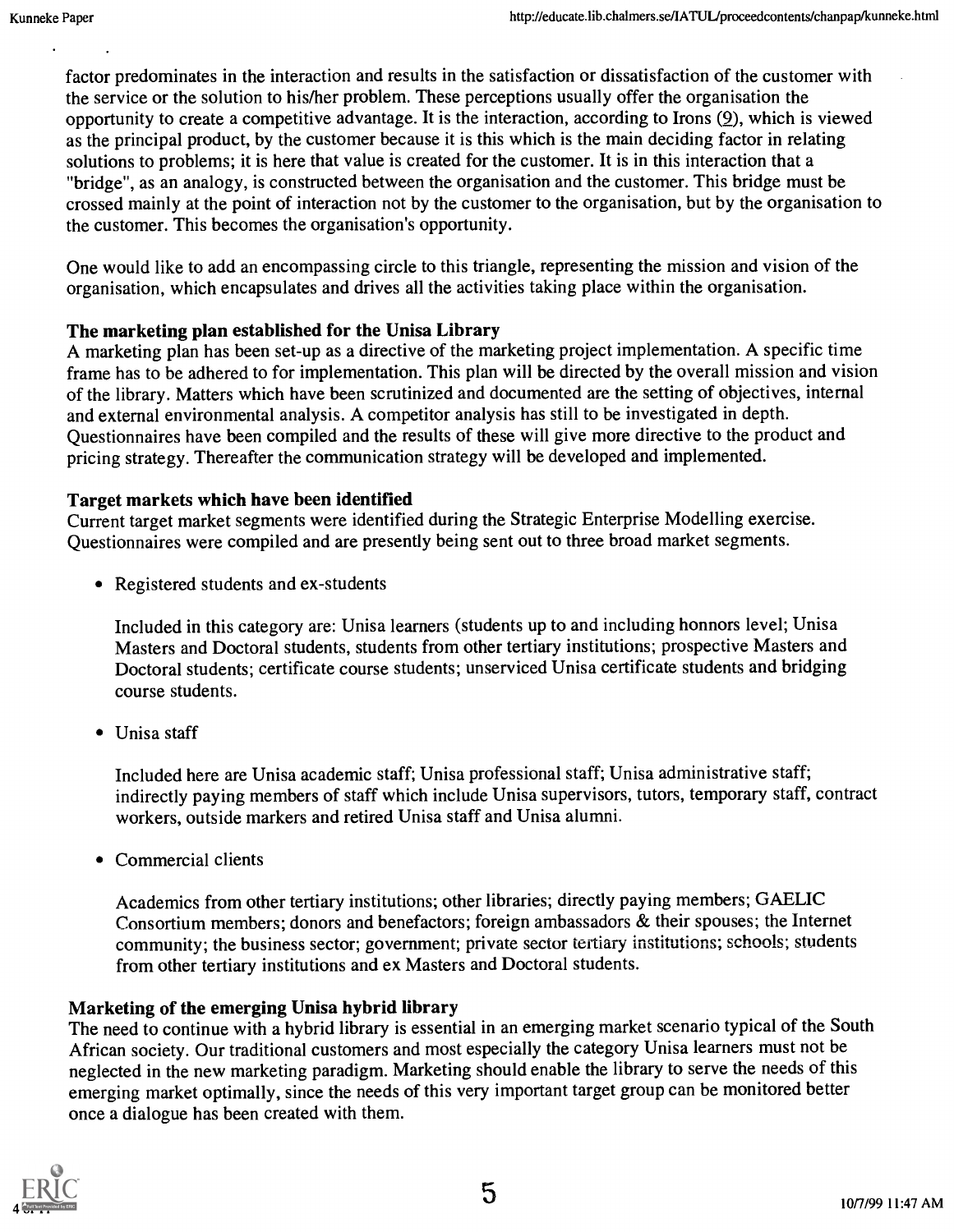The Unisa library is also committed to focusing simultaneously on the commercialization approach, which could offer the library the competitive edge as well as survival into the 21st Century in current economic conditions. To the present this has not been focused on at the Unisa library, although research has been conducted into implementing a fee-based service. There is a great demand for these personalized services especially in the business and legal sectors of South Africa. By virtue of the size and wide subject content of the collection of the Unisa Library many businesses could benefit from the services of the Library. One of the factors that requires attention to implement this, is the fact that a mechanism will have to be developed to receive revenue from customers. A policy also has to be developed to channelize this revenue into the existing funding received from the University.

A marketing project implementation team has been assigned, representing every product area, in order to get a broader staff component on board in the emerging marketing paradigm. It must be understood that at present we have no expert marketing staff, but staff who are prepared to accept the challenge of this new field.

#### The Communication strategy

It must be emphasized that the concept "marketing" is often wrongly equated with merely the advertising of products. Advertising of the products which an organisation has to offer, is a part of the marketing plan and can be referred to as the communication strategy, which is a component of the overall marketing plan.

In especially the hybrid library situation conventional marketing distribution channels will be used to reach the section of the library's customers, especially the less affluent, to communicate to them what services the library has to offer. Simultaneously webmarketing will be developed to remain relevant and competitive and reach the online customer. The marketing of information is a competitive area since these markets are dynamic and ever changing. Marketing on the World Wide Web is the future of especially libraries servicing distance teaching academic institutions, to reach global markets for existing as well as potential customers.

#### Conventional communication channels

Conventional avenues will still be used. These include certain publications of the University. The Unisa News is sent out to all registered students and staff, therefore this can be used to advertise library services and products. The Unisa Bulletin targets all Unisa staff members. We have also extensively used posters and fliers to reach our students and staff on-campus. Electronic e-mail messages can also be posted via e-mail to our lecturers. All these will still be utilized in tandem with Webmarketing. Publishing product information in the mass media is costly and this would only be considered in rare cases.

Even though the trend will move toward greater Webmarketing, it must be rembered that the conventional media can also be used effectively to advertise the library's Website. It is essential to ensure that all the staff know the address of the Website. The library's Uniform Resource Locator (URL) and e-mail address must appear on all letterheads and business cards. The URL should also be included in the telephone answering service, so that the library is accessible for correspondence 24 hours a day. Leaflets could be swopped with other libraries on which the Website is clearly visible. All media used should prominently feature the library's URL. Pilkington (10)

Our walk-in students also have access to a limited number of terminals which they can use to access our Website.

#### Web-marketing

The most important feature of web-marketing is attracting traffic to your site. Homepage design can be a commanding marketing tool when created effectively. Those companies according to Wolff  $(11)$  that are making a spirited attempt to get Net users to stay at their site are aggressively taking advantage of the

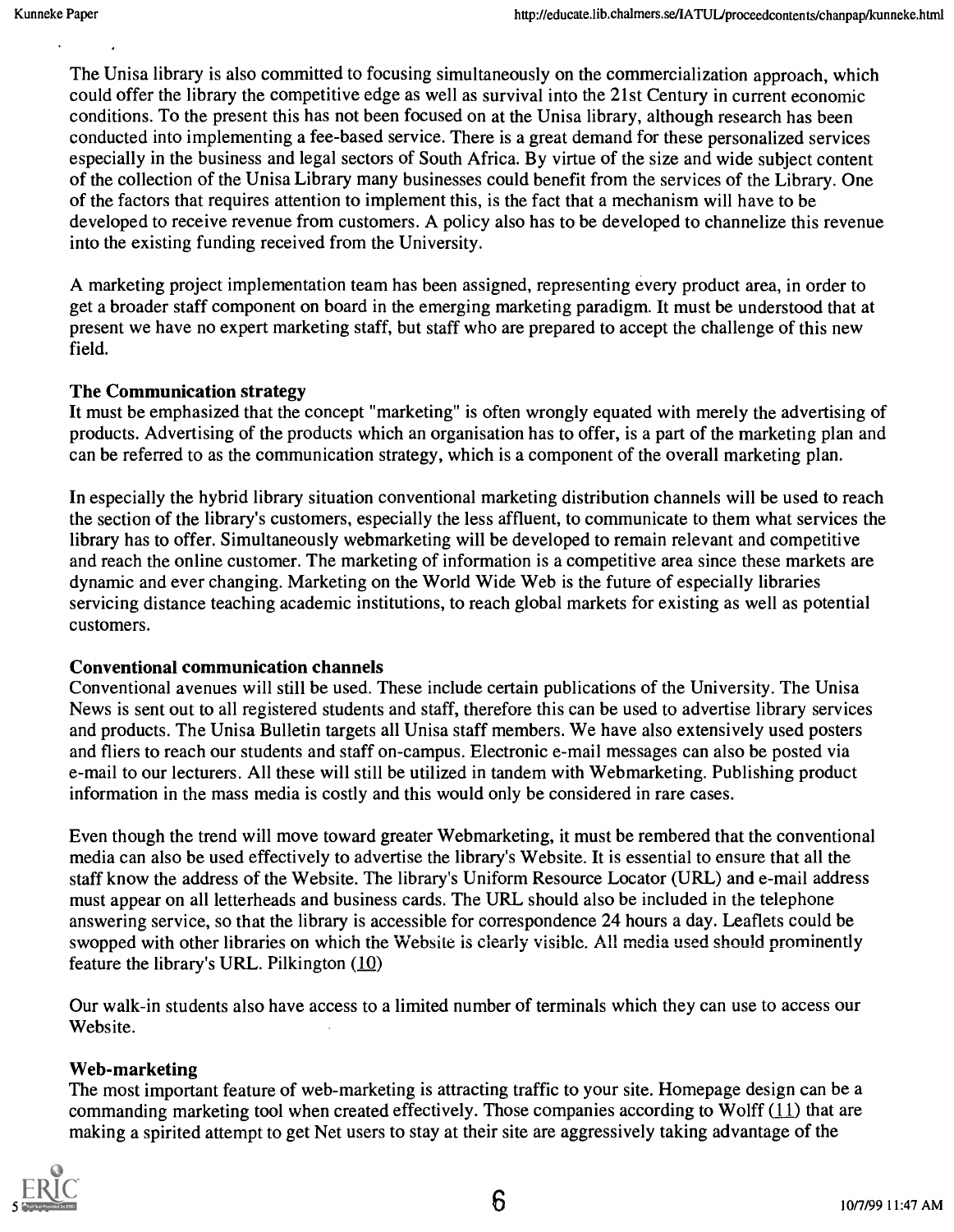different and unique advertising opportunities of the online world. The Net delivers an audience already familiar with the medium and offers an incredible number of potential advertising spaces: online magazines, Internet directories, services, other company sites, general interest sites etc. Some of these spaces cater for niche markets and specific demographic groups, while others deliver to a large variety of people. The Net also promises to provide completely new ways of attracting consumers to Websites through the technological and particularly interactive potential of the medium.

In the 19 February 1999  $(12)$  issue of Finance Week, an accredited South African financial journal, it was reported that the Internet Advertising Bureau (IAB) Ad Revenue Report, released in February 1999, compiles data directly from Internet publishers, making it one of the industry's most timely and accurate gauges of online advertising revenue. Commenting on the report, IAB chairman Rich LeFurgy says:

"This report is the biggest endorsement yet from the marketing and advertising communities that online advertising is here to stay as an integral component of their marketing and branding plans. The industry continues to grow, and shows strength as it does".

It must be made clear that the Unisa library has implemented some of the aspects being mentioned and might consider implementing others after carefully assessing their benefits.

#### Webmarketing tools

Effective tools exist which can be used for Webmarketing

#### Gateway advertising

Companies, in addition to advertising offline, can advertise online, drawing traffic to their Websites by placing advertisements on other sites.

A number of high-traffic areas on the Web, especially media sites like Time Warner's Pathfinder (http://pathfinder.com), and directories like Yahoo (http://www.yahoo.com), have begun to actively solicit advertisements. For the most part these advertisements have taken a single form, namely the "gateway advertisement", also known as a link ad. This gateway is typically a graphic displayed on the editorial or directory site. If the customer chooses, he/she can click on the graphic, from which they are then transported to the advertiser's home page. This form of non-intrusive advertising has proven to be an effective means of building Website traffic. As the Web becomes more populated, this form of advertising will become even more essential.

High-traffic sites sell other companies space on their Web pages for displaying these gateway advertisements. These take the form of banners, logos or icons. At present banner ads remain the most popular. The favoured size is approximately 2.50 cm strip, as wide as the Netscape or Internet Explorer screen, known as banner ads. When customers visit these high-traffic sites and are intrigued by these gateway banners they can choose to ignore them, or click on them and are then transported to that Webpage, in the form of a non-intrusive invitation to learn more about the company or institution who has placed this banner advertisement. Our sponsors can also be encouraged to place banner ads on our Website and in this way provide additional awareness of the library's services and stature in its community.

In the February IAB (13) report it is also pointed out that banner advertisements are still reported as the most predominant type of advertising, accounting for 53% of total online adverts. It therefore becomes imperative that the Unisa Library research the viability of these advertisements on its Website.

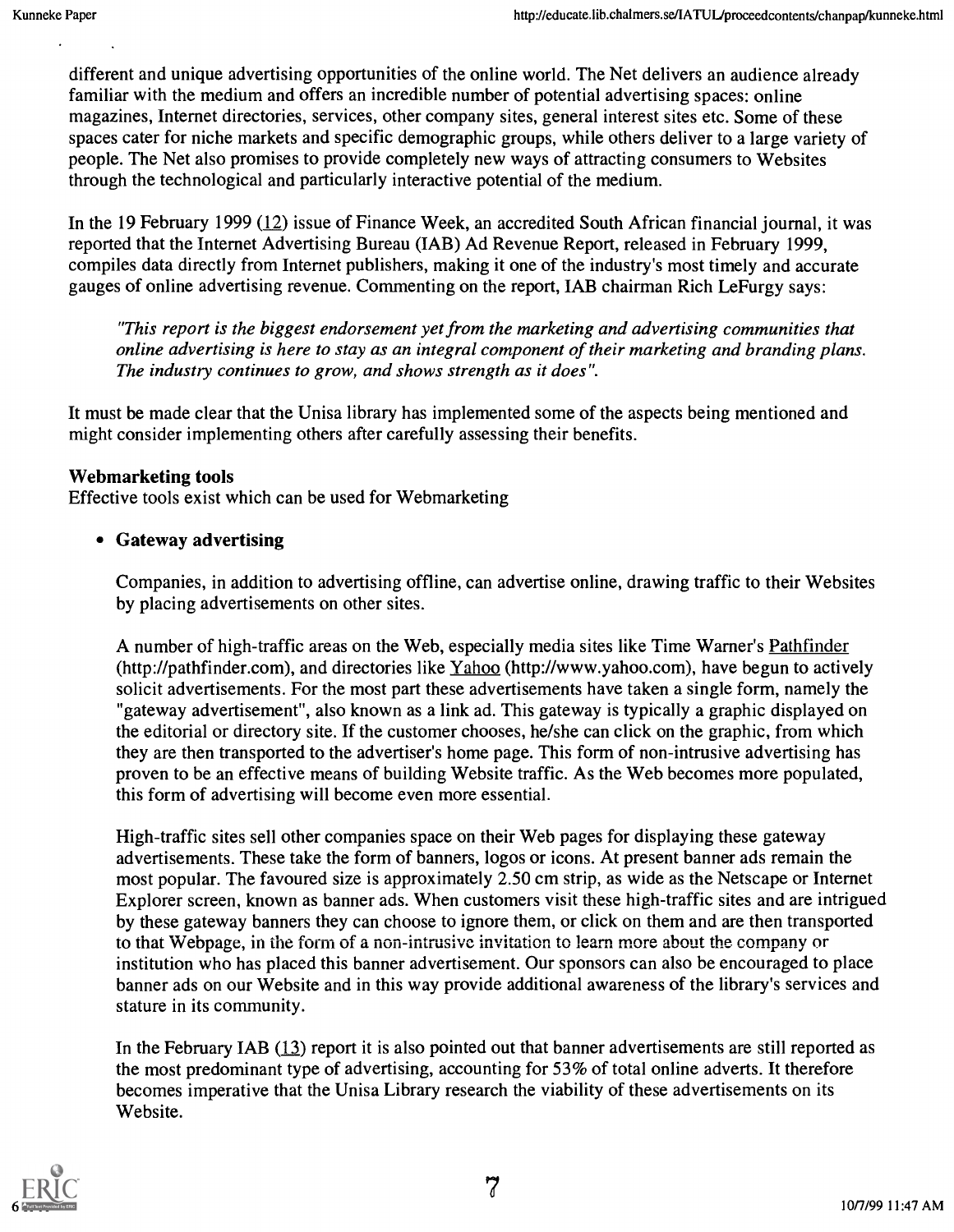At present a workgroup is establishing a policy concerning gateway advertising not only for the Unisa Library, but the University as a whole.

Gateway advertisements, however, are certainly not the only way to use the Net to advertise a Website.

#### Product information and recommendation

On the Unisa Library's Website (http://www.unisa.ac.za/library/index.html) all future training sessions dates and venues are posted monthly, by our Webmaster Mrs Sandra Hartzer (hatrzs@alpha.unisa.ac.za) advertising all the training offered by the library to students and all Unisa staff as well as community training. This training involves inter alia basic and advanced Internet training, basic and advanced library skills and the use of subject specific databases. All locally created databases are also advertised. Another major development at the Unisa Library is the creation of an electronic reserves facility, implemented by Mrs Ansie Watkins (watkiapj@alpha.unisa.ac.za). Our Webpage gives access to all developments concerning this at the Unisa Library as well as links locally and worldwide to this facility.

Other product information available at the library is also advertised, such as access to electronic journals and locally created databases, such as a music collection database and a slide collection database. This highlights the fact that a Website should not be used to advertise the library or institution, per se, but the products that the library has to offer it's online customer.

#### Establishing customer discussion panels and creating a dialogue.

It is essential, if a library becomes market driven, to establish a dialogue with its customer to ascertain the satisfaction levels of its customers as well as their future needs. Discussions are underway to establish listservs for the library to encourage dialogue. A feature on our online catalogue for posting suggestions already is operational. This has proven to be well used. Although it was established to acquire suggestions for the future development of the catalogue, it is used by our customers to make suggestions on all library matters, as well as general University matters. This indicates the hunger customers have to make a contribution.

Accessible via our Library Homepage is our Students Online (SOL) feature which enables the student to access his/her student information, assignment marks and credits, exam timetables and other relevant information. Assignments can be posted online and students are able to communicate with a selection of lecturers electronically. Access to this is by password only, therefore all information is confidential.

Also available on the Internet are Websites such as Delphi (http://www.delphi.com) which undertake to establish online chat sessions at given periods of choice in order to have live discussions with other interested parties, remotely as well as on-campus customers. This could be a valuable avenue to establish customer needs.

#### Targeting specific demographic groups

As explained above certain groups of customers have been identified as specific target groups. Questionnaires will be sent to these groups by surface mail or conducted telephonically at first. Eventually online questionnaires and surveys via electronic mailing lists or listservs might be distributed, once these have been created and databases of customers and their details and areas of interest have been compiled. Banner ads for specific target groups can also be placed on Websites

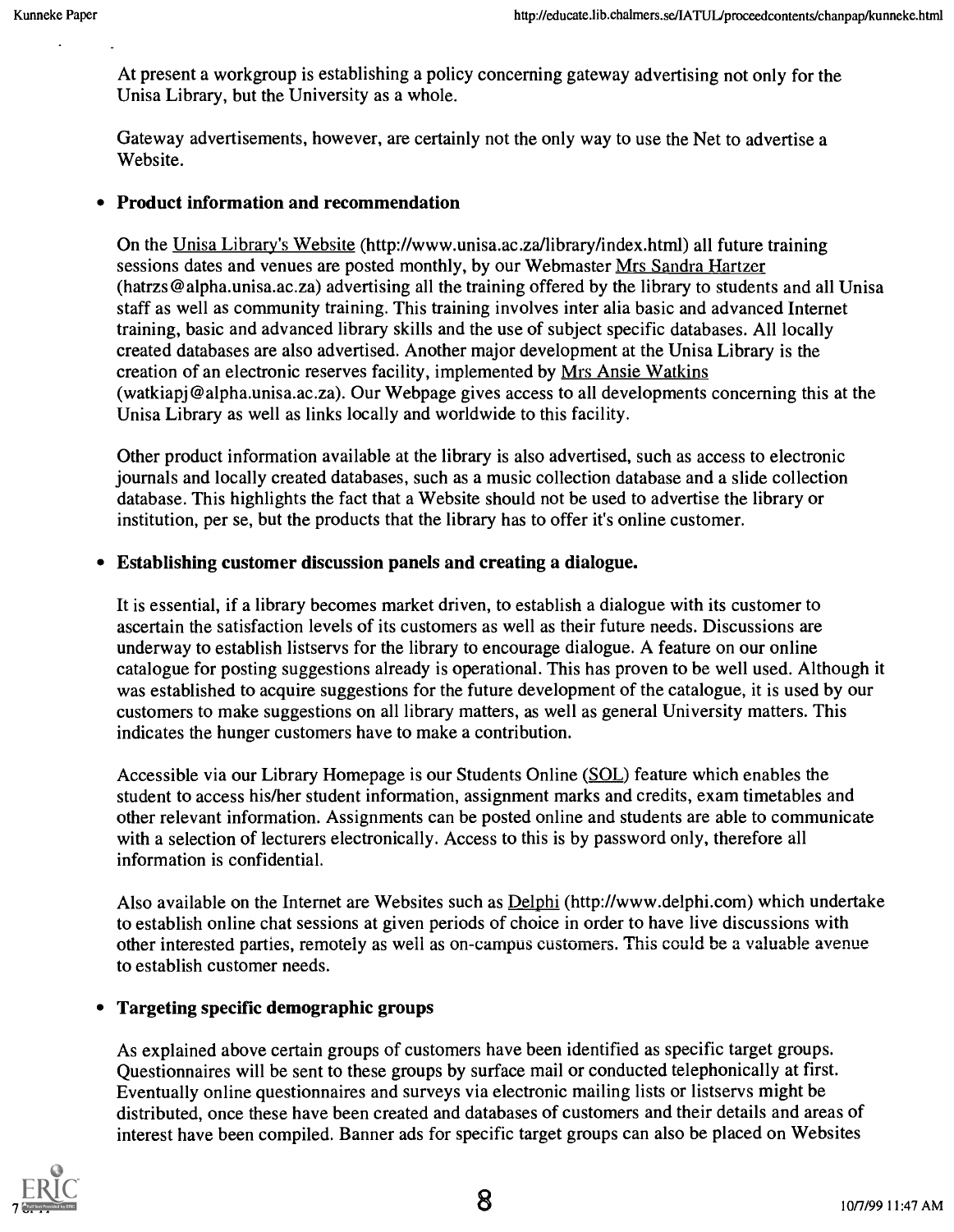with preferably similar target groups. As an example, one library could purchase advertising space on another similar library's Website and vice versa. This could work well in the GAELIC Consortium environment that the Unisa Library has entered into. Here no revenue needs to be exchanged, but goodwill, in the form of one library advertising special aspects of information supply of another library, e.g a good collection of online information concerning legal or business and economic information.

#### Evaluating gateway success

The question then arises as to whether the gateway advertisement which your library has bought space for, on a specific Website, was a good choice and is attracting traffic to your site. By installing a counter on your own Website the Webmaster can identify the number of visits to your site, for example the Unisa Library was able to determine that our site was visited 59,000 times from June 1997 to March 1999. Other statistics can also be kept by installing the counter to provide other types of statistics, namely whether the visits were on- or off-campus, as well as if certain divisions in the library's Web pages were visited more than other's. The Unisa Library has also, via a counter, been able to observe that the text version of the Webpage is not being used frequently enough to warrant retaining it.

#### • Pricing

Pricing is an important part of the product value offer, but remains the most difficult aspect for our library, as more research will have to be done concerning competitive rates. Independent revenue generation for the library of the 21st Century is essential for it to remain relevant and competitive. This is an ongoing and ever changing aspect of marketing, as certain products become superfluous and new products are demanded.

#### Getting listed in directories

The online world is vast and can be difficult to navigate. There are three ways in which this can be approached, depending on constraints of budget and staff time, since getting listed can be tedious and time consuming. Free software is available on the Internet by means of which the library Webmaster or an assigned member of staff can do this independently. Yahoo (http://www.yahoo.com), is one of the quickest and most reliable maps of the Internet as well as online search engines, such as Webcrawler (http://www.webcrawler.com), and Altavista (http://www.altavista.digital.com) each with its own strengths and weaknesses. Another alternative is using Websites that provide the service for, you at a cost. These sites automate the submission of site descriptions to a specific group of directories, for example, Ryan Scott's Postmaster and WPRC Website Promotion Services. It is essential to index information on your Website effectively with searchable metadata elements.

#### Joining industry hubsites

Libraries can also join industry hubsites which are subject related. Industry hubsites bring together related businesses for the convenience of the consumer. Some industry hubs offer to create and maintain home pages for their members. The synergy of sharing the same space with other similar libraries could be valuable. Some are free of charge, while others involve costs.

#### E-commerce

The Unisa Library's media ordering and acquisition department is investigating developments in the

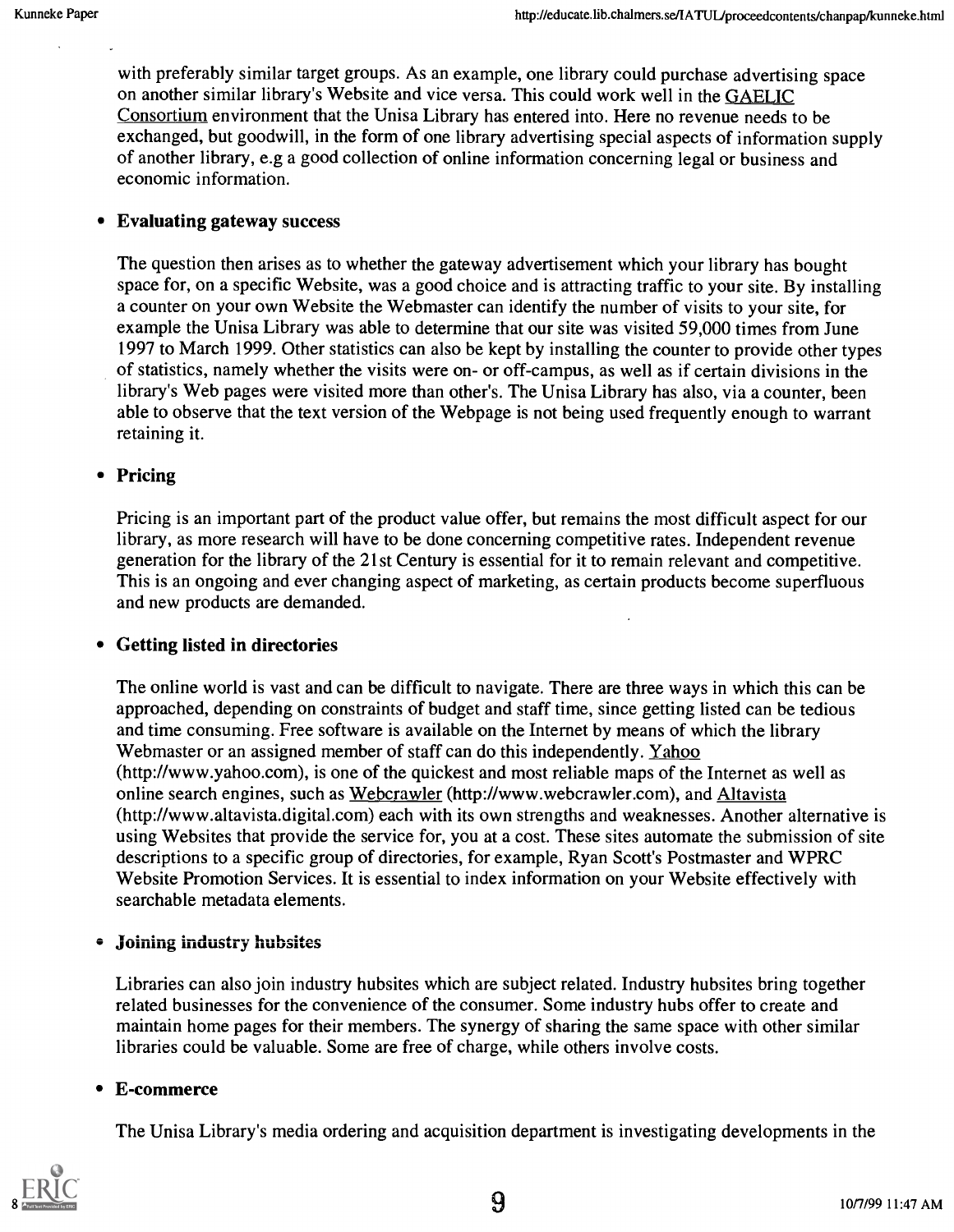field of e-commerce. At present the University is investigating the introduction of a SmartCard system for students. Research has proved worldwide that these cards are more secure than credit cards.

Years of contact with book publishers and vendors brought the entrepreneurial ideas of our acquisitions librarian, Mrs Jean Maree (mareeja@alpha.unisa.ac.za) to the fore. She has developed a South African publishing industry database, which could possibly be used as a trading network which could be made available electronically. This has the potential to generate revenue from publishers and vendors who buy advertising space on this database for various advertising packages. When searching on the Internet one often finds a banner ad popping up for amazon.com with the message "Buy books on ..." on the topic you are searching. This offers intrusive advertising for the institution. Similarly the library can use this to generate revenue and bolster its e-commerce drive.

#### Internal marketing  $\bullet$

When a paradigm shift occurs within a library, where it becomes customer driven, the staff of the library must be included. The need to establish an Intranet became evident, both to distribute all library documentation and involve staff. All matters relevant to the library staff are posted on the Intranet and staff are encouraged to use this tool to keep abreast of changes and trends. Fliers with information about the Intranet and its URL have been distributed to the library staff at Unisa.

#### Conclusion

This has been a brief look into the marketing voyage of discovery of the Unisa Library. Land has only just been sited and careful steps have to be taken while we enter this unknown yet panoramic future. If one considers the advances in computer engineering with so many computers being sold as multimedia systems, the time is ripe for marketers to add a plethora of new enhancements to their marketing plans. Personal notification will be in demand via e-mail, pagers and fax. Online marketing is new and constantly changing. As new tools evolve let us use these as new strategies to win over, retain and create a dialogue between the customer and the library. In the competitive information age, markets just simply do not stand still. Every development on the Internet will have to be embraced by the marketer and the librarian. We as librarians remain in the information business but a paradigm shift from the custodian, to the bridge builders, between our customers, our organization and ourselves will become the driving force. Let us, join hands, make alliances and enjoy the great new customer world, even though the 21st Century librarian may arrive, using a brand new hat.

#### General References

- 1. Murray, 1996, p. xi.
- 2. Ibid, p. 3.
- 3. Kunneke, K.J. (Unpublished thesis)
- 4. Ibid.
- 5. Ibid.
- 6. Irons, 1997, p. xv.
- 7. Ibid, p. 15.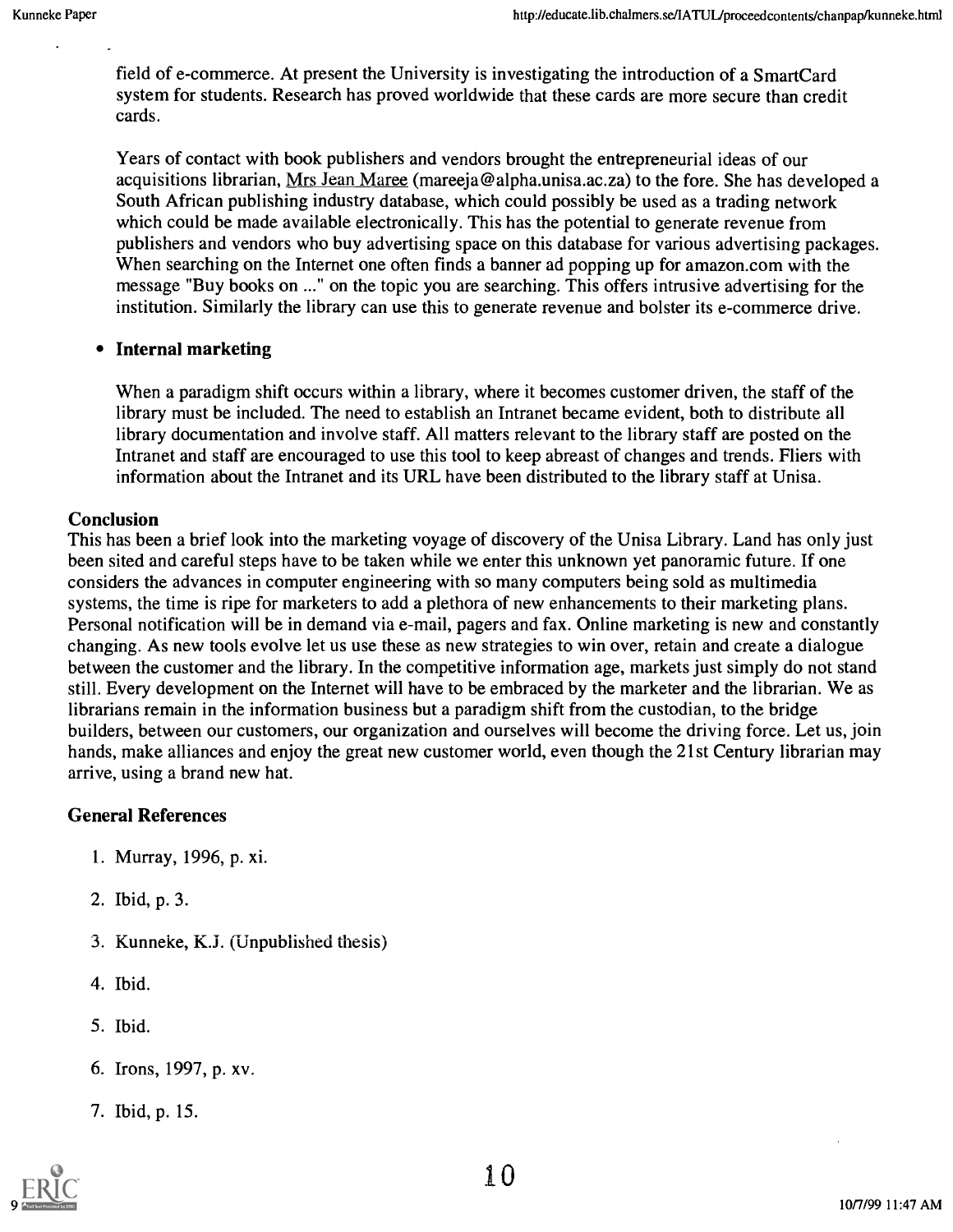- 8. Ziethaml & Bitner, 1996, p. 23.
- 9. Irons, 1997, p 33.
- 10. Pilkington
- 11. Wolff, 1996, p. 95.
- 12. Financeweek, 1999, p. 40.
- 13. Ibid.

#### References

Financeweek. Record US Internet adspend. 1999, February 19.

Irons, K. The marketing of services: a total approach to achieving competitive advantage. London, McGraw-Hill, 1997.

Murray, J.A. & O'Driscoll, A. Strategy and process in marketing. London, Prentice-Hal1,1996

Kunneke, K.J. (Unpublished thesis)

Pilkington, N. 12 offline ways of promoting your URL. Available by autoresponder from mail to: 1 2steps @ severins.co.uk.

Wolff, M., ed. Your personal Netmarketing: your guide to profit & success on the Net. New York, Wolff New Media,1996.

Zeithaml, V.A. & Bidner, M.J. Services marketing. New York, McGraw-Hi11,1996.

#### List of Acronyms

GAELIC - Gauteng and Environs Library Consortium

IAB - Internet Advertising Bureau

SOL - Students Online

URL - Uniform Resource Locator

#### Biographical details: Kathy Kunneke

I joined the Unisa Library in 1976 and have worked in both the Acquisitions and Cataloguing Departments. Our cataloguing activities are conducted in various self-managed teams each servicing certain faculties. At present I am the coordinator of the Economics, Management and Law Faculty Team which consists of five staff members. I was involved in the development of products in the Strategic Enterprise Modeling exercise and consequently with the marketing plans being implemented at the Unisa Library. At present I am completing my Masters degree in Information Science at Unisa entitled: The paradigmatic shift of service organisations in South Africa: a marketing model for university libraries.

Correspondence can be directed to:

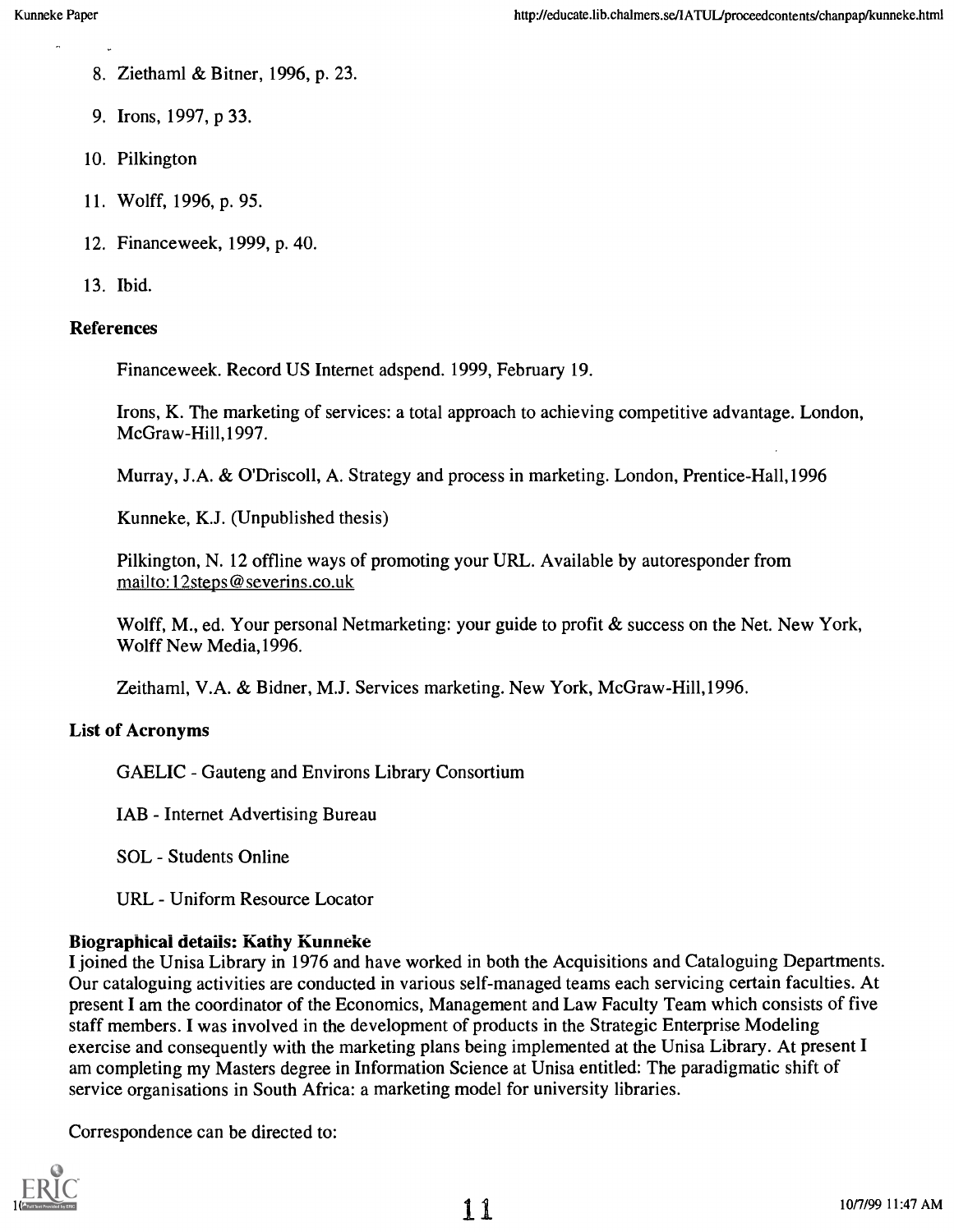$\mathbf{r}$ 

Mrs.K.J. Kunneke Unisa Library University of South Africa P.O.Box 392 Pretoria South Africa 0003

E-mail: kunnekj@alpha.unisa.ac.za

Back to contents

Last edited by J.F, 4th August, 1999.